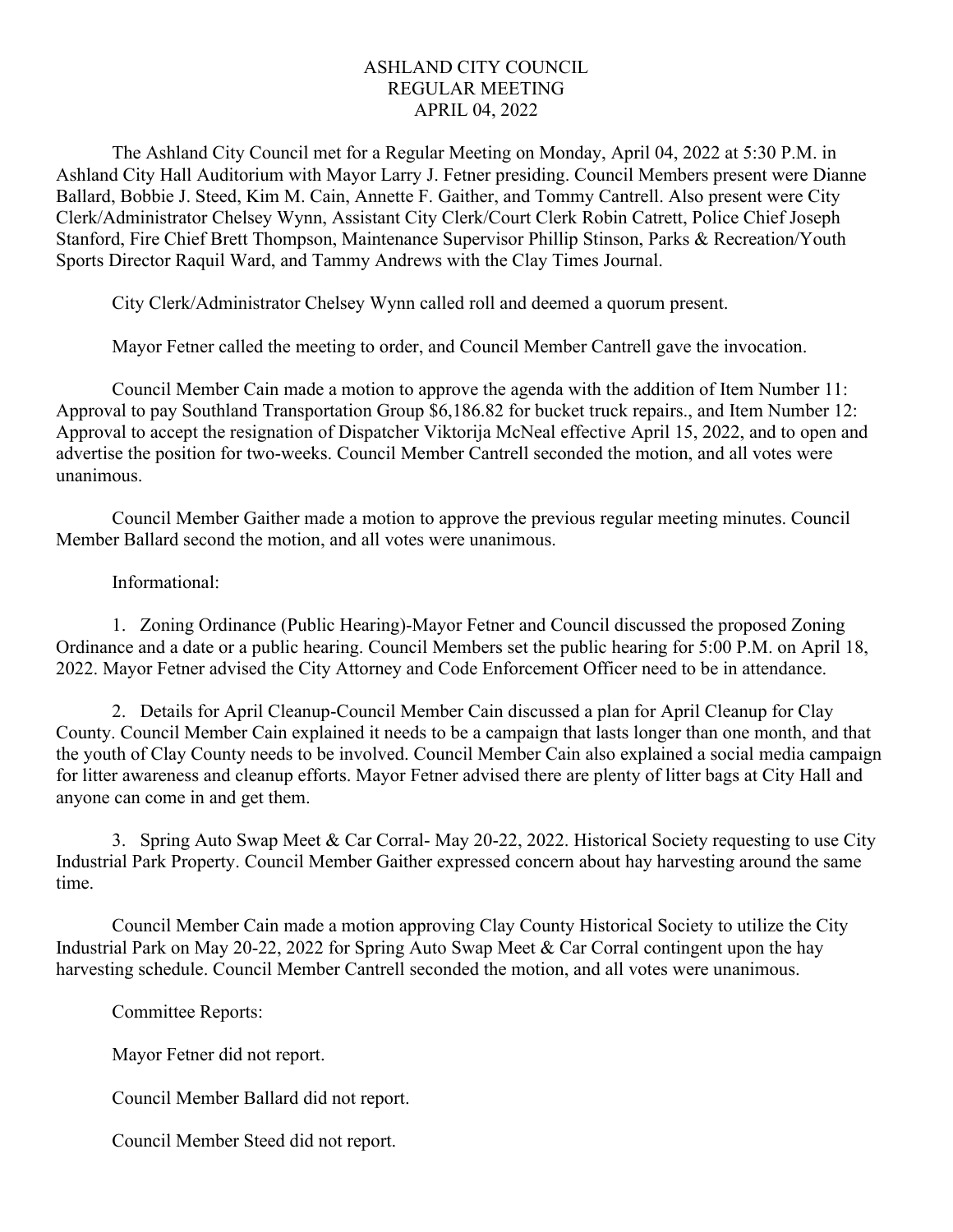Council Member Cain did not report.

Council Member Gaither advised T&T Landscaping has started working on the city square landscaping.

Council Member Cantrell reported on maintenance for the ballfields. Council Member Cantrell suggested a program to ensure the preventative maintenance is completed.

Police Chief Stanford reported on agenda items including the request to hire a Non-Certified Officer, and the resignation of Dispatcher Viktorija McNeal.

Fire Chief Thompson did not report.

Maintenance Supervisor Stinson advised the new cross walk for the Elementary School has been completed. Supervisor Stinson updated the Council on the paving project. Supervisor Stinson also reported on the progress for the Wynn Building restrooms. Supervisor Stinson also advised the lights at the storm shelter have been repaired. Supervisor Stinson also reported on agenda items.

Parks & Recreation/Youth Sports Director Ward reported backstops have been completed, nets still need to be installed. Director Ward discussed the schedule for games. Director Ward reported on the tennis court progress and schedule for restoring the courts.

Mayor Fetner brought up concerns about the park restrooms being opened for public use. Mayor Fetner advised to make sure the restrooms are open for public use.

Assistant City Clerk/Court Clerk Robin Catrett explained agenda item number 5.

City Clerk/Administrator Wynn discussed agenda items, and advised a \$10,300.00 grant was awarded to the Fire Department

New Business:

Council Member Cain made a motion approving to pay the bills received since the last regular meeting in the amount of \$7,945.74. Council Member Ballard seconded the motion, and all votes were unanimous.

Council Member Cantrell made a motion approving to pay Law Office of Gregory M. Varner, P.C. \$1,275.50 for February attorney fees. Council Member Gaither seconded the motion, and all votes were unanimous.

Council Member Cain made a motion to consult Architect Bill Whittaker, PC. For Urban Park Annex project. Council Member Ballard seconded the motion, and al votes were unanimous.

Council Member Gaither made a motion approving the appropriation to Clay County Historical Society in the amount of \$1,500.00. Council Member Cantrell seconded the motion, and all votes were unanimous.

Council Member Cantrell made a motion approving a new firewall 3-year network protection, and installation form Southern Data in the amount of \$2,322.15. Council Member Gaither seconded the motion, and all votes were unanimous.